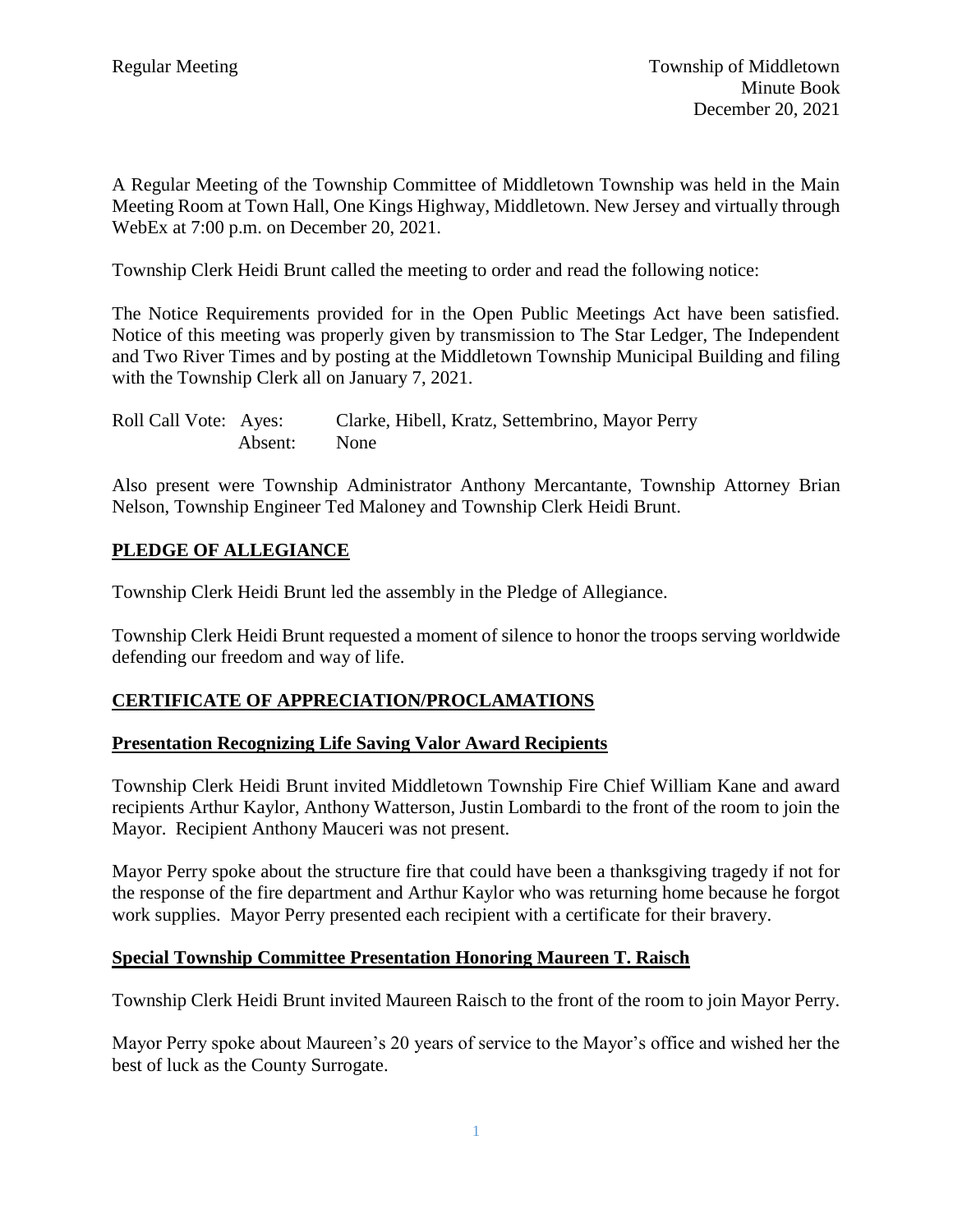## **APPROVAL OF MINUTES**

Township Clerk Heidi Brunt requested a motion to approve the minutes.

It was moved by Mayor Perry, seconded by Deputy Mayor Hibell and carried to adopt the minutes of the following meetings:

November 15, 2021 Regular Meeting, December 6, 2021 Workshop Meeting.

Roll Call Vote: Ayes: Clarke, Hibell, Kratz, Settembrino Mayor Perry Nays: None Abstention: None Absent: None

Township Clerk Heidi Brunt stated Motion carries to approve the minutes.

## **PUBLIC HEARING – MCCLEES BRIDGE REPAIR PROJECT**

Mayor Perry opened the meeting for public comments.

Hearing no comments from the public it was moved by Mayor Perry and seconded by Deputy Mayor Hibell to close public hearing.

Roll Call Vote: Ayes: Clarke, Hibell, Kratz, Settembrino, Mayor Perry Nays: None Abstention: None Absent: None

#### **PUBLIC HEARING OF PROPOSED ORDINANCES**

Township Clerk Heidi Brunt read the following Ordinance by title:

**Ordinance 2021-3325 – An Ordinance Providing Funding for Sidewalk Improvements Throughout the Township for The Township of Middletown and Appropriating \$235,000 For Such Purpose.**

Mayor Perry opened the meeting for public comments.

Hearing no comments from the public it was moved by Mayor Perry and seconded by Deputy Mayor Hibell to close public hearing and carried to adopt this ordinance on second and final reading.

Roll Call Vote: Ayes: Clarke, Hibell, Kratz, Settembrino, Mayor Perry Nays: None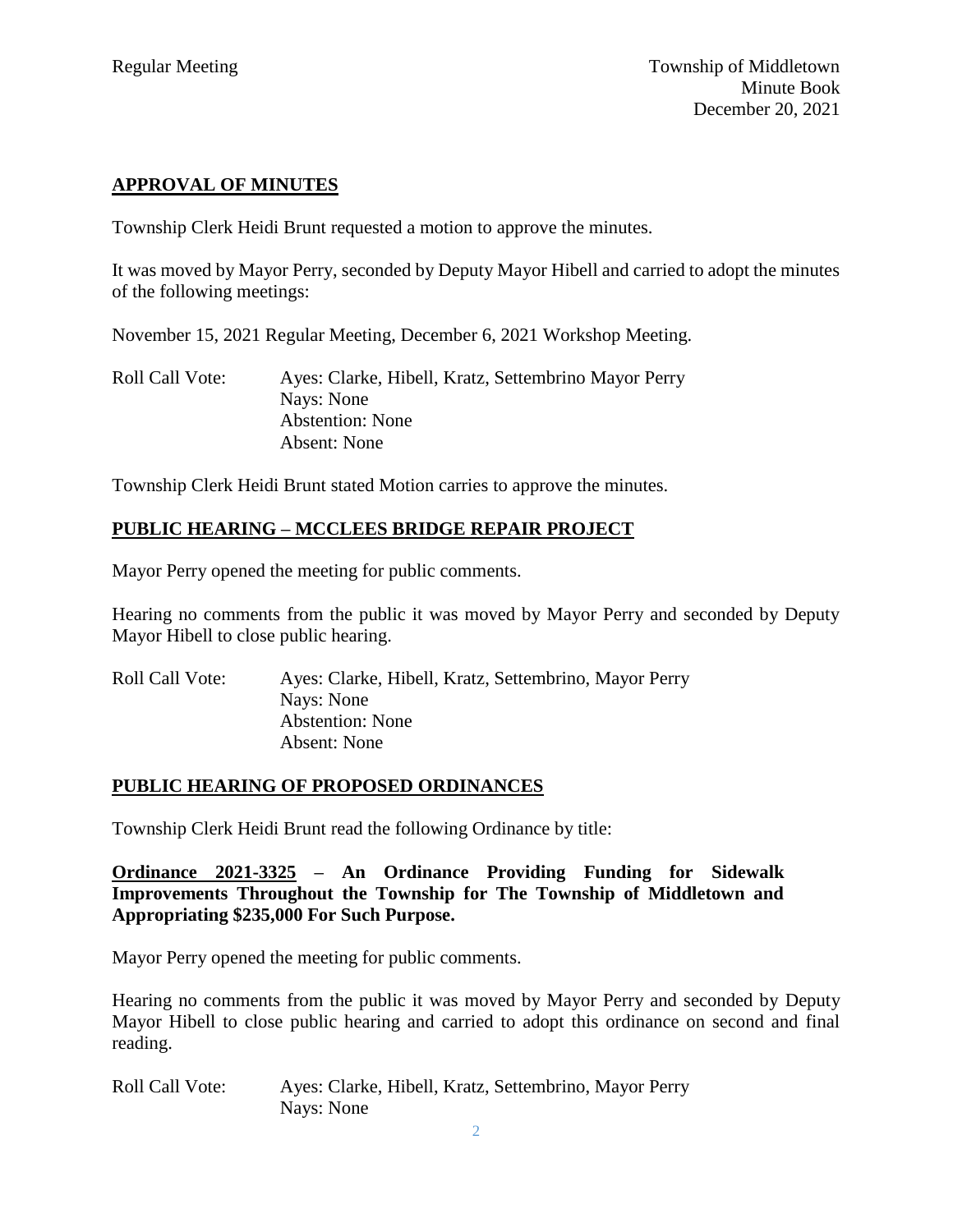Abstention: None Absent: None

Township Clerk Heidi Brunt stated motion carried to pass this ordinance.

Township Clerk Heidi Brunt read the following Ordinance by title:

**Ordinance 2021-3326 – Bond Ordinance Providing an Appropriation of \$2,575,000 For Acquisition of Fair View Fields Property Located on Oak Hill Road by and For the Township of Middletown in The County of Monmouth, New Jersey And Authorizing the Issuance Of \$2,446,250 In Bonds or Notes of The Township for Financing Part of the Appropriation**

Mayor Perry opened the meeting for public comments.

Hearing no comments from the public it was moved by Mayor Perry and seconded by Deputy Mayor Hibell to close public hearing and carried to adopt this ordinance on second and final reading.

| Ayes: Clarke, Hibell, Kratz, Settembrino, Mayor Perry |
|-------------------------------------------------------|
| Nays: None                                            |
| <b>Abstention:</b> None                               |
| Absent: None                                          |
|                                                       |

Township Clerk Heidi Brunt stated motion carried to pass this ordinance.

Township Clerk Heidi Brunt read the following Ordinance by title:

**Ordinance 2021-3327 – Ordinance Establishing Fair Market Value for Property Identified as Block 865, Lot 134 Generally Known as Fair View Fields Within the Township of Middletown and Authorizing Acquisition of Block 865, Lot 134 By Purchase or Eminent Domain for The Purpose of Maintaining the Public Recreational Facilities on Site**

Mayor Perry opened the meeting for public comments.

Hearing no comments from the public it was moved by Mayor Perry and seconded by Deputy Mayor Hibell to close public hearing and carried to adopt this ordinance on second and final reading.

| <b>Roll Call Vote:</b> | Ayes: Clarke, Hibell, Kratz, Settembrino, Mayor Perry |
|------------------------|-------------------------------------------------------|
|                        | Nays: None                                            |
|                        | <b>Abstention:</b> None                               |
|                        | Absent: None                                          |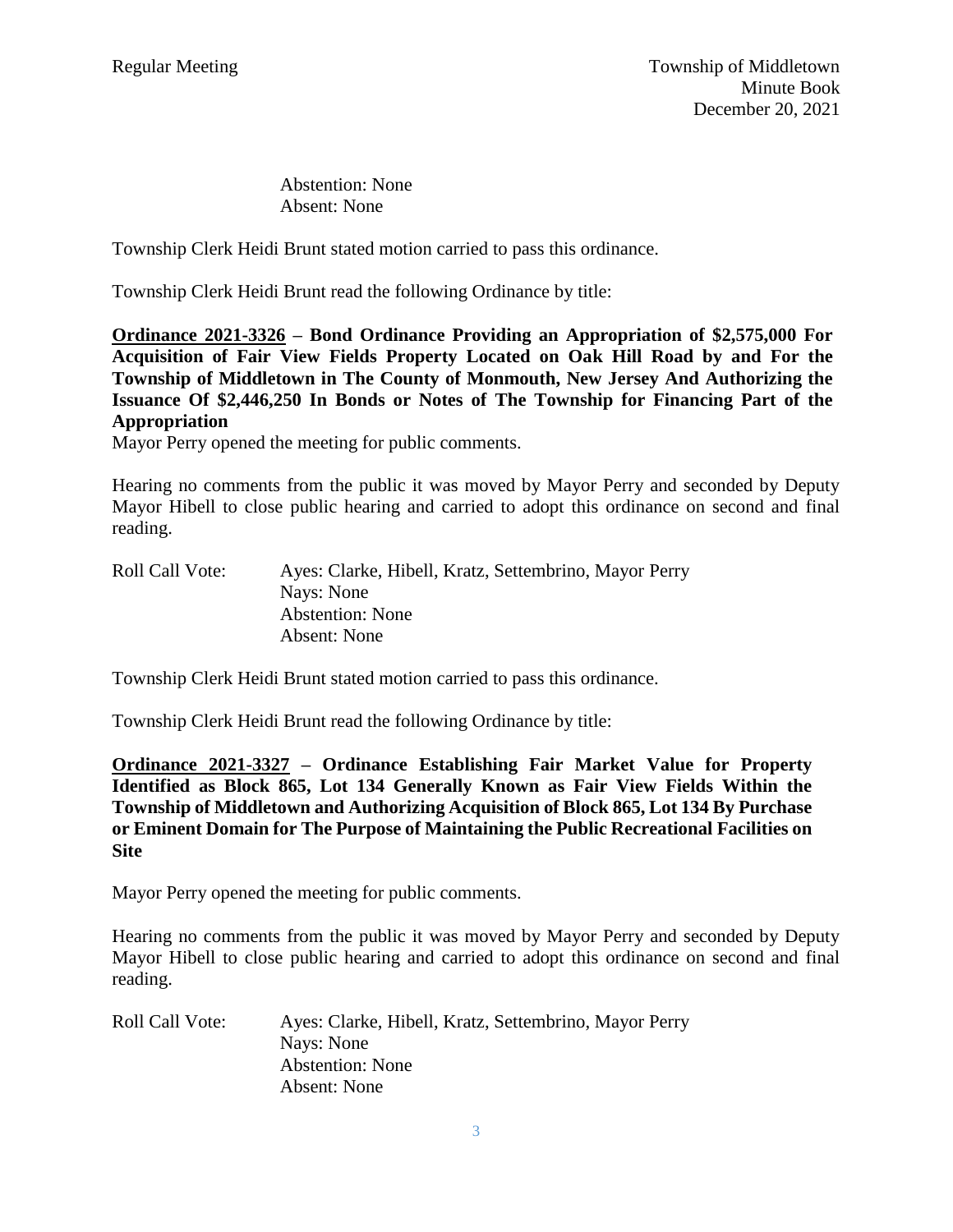Township Clerk Heidi Brunt stated motion carried to pass this ordinance.

Township Clerk Heidi Brunt read the following Ordinance by title:

**Ordinance 2021-3328 – An Ordinance Authorizing the Vacation of a Portion of Texas Avenue Within the Township of Middletown**

Mayor Perry opened the meeting for public comments.

Hearing no comments from the public it was moved by Mayor Perry and seconded by Deputy Mayor Hibell to close public hearing and carried to adopt this ordinance on second and final reading.

Roll Call Vote: Ayes: Clarke, Hibell, Kratz, Settembrino, Mayor Perry Nays: None Abstention: None Absent: None

Township Clerk Heidi Brunt stated motion carried to pass this ordinance.

#### **CONSENT AGENDA**

Township Clerk Heidi Brunt requested a motion to adopt a consent agenda including Resolutions 21-273 through 21-288 and Bingo and Raffle Applications.

It was moved by Mayor Perry, seconded by Deputy Mayor Hibell and carried to adopt the consent agenda:

| <b>Roll Call Vote:</b> | Ayes: Clarke, Hibell, Kratz, Settembrino, Mayor Perry                             |
|------------------------|-----------------------------------------------------------------------------------|
|                        | Nays: None                                                                        |
|                        | <b>Abstention:</b> None                                                           |
|                        | Absent: None                                                                      |
|                        | Township Clerk Heidi Brunt stated the motion carried to adopt the consent agenda. |

#### **Resolution 21-273 – Resolution Authorizing Execution of The Monmouth County Office on Aging 2022 Grant Agreement 13-014 For Senior Services**

**WHEREAS,** the Monmouth County Board of Chosen Freeholders has authorized Grants in the amount of \$33,500.00 during the year 2022 for the funding of certain programs at the Middletown Senior Center as detailed in a Letter of Intent; and

**WHEREAS,** the receipt of the grant requires a resolution accepting this funding and authorizing the execution of the 2022 Grant Agreement with the County of Monmouth providing for the use of the funds in accordance with the terms of the grant; and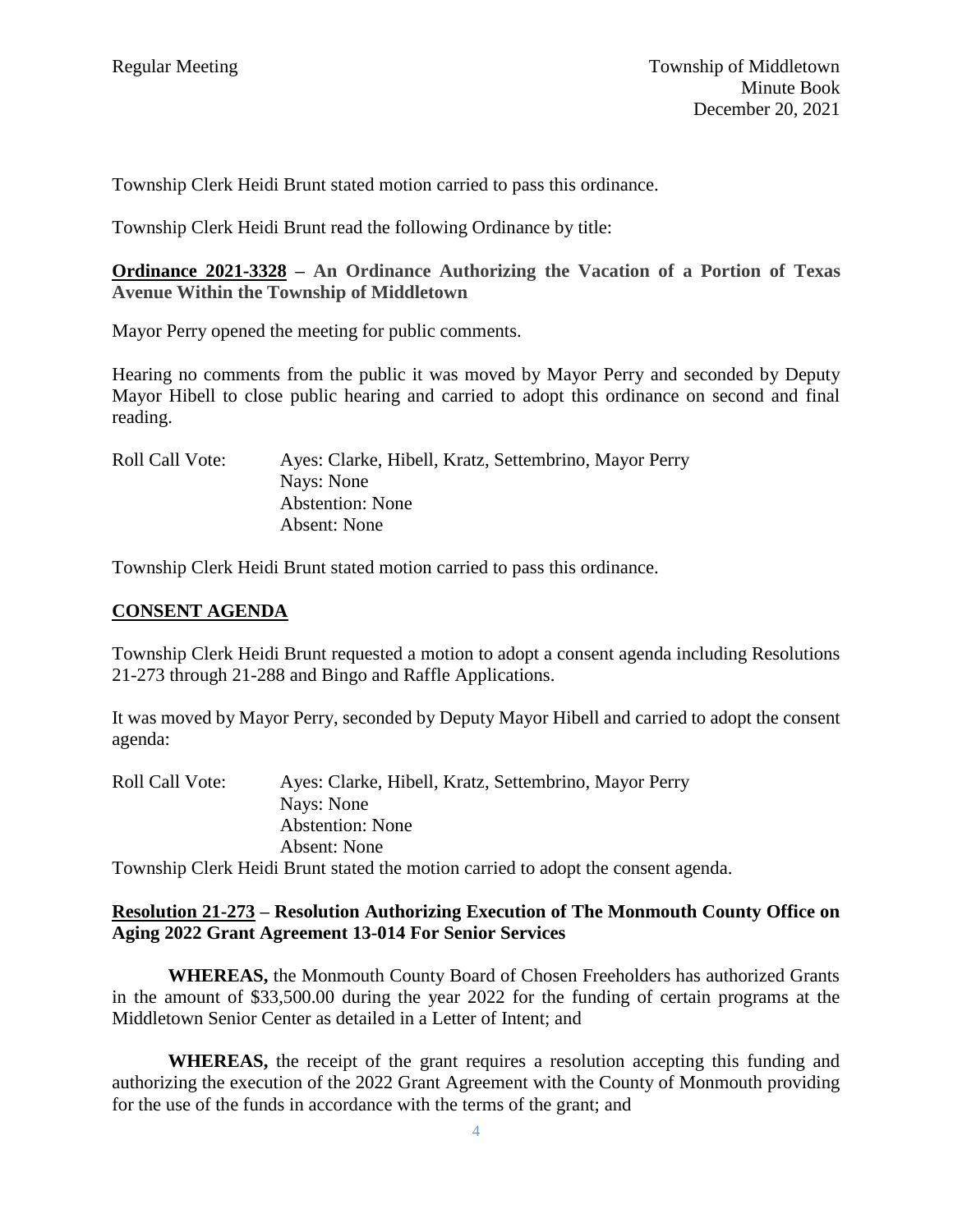**WHEREAS,** this authorization will provide funding for certain health, fitness, education and transportation programs providing benefits to senior citizens utilizing the Senior Center and is appropriate for execution.

**NOW THEREFORE BE IT RESOLVED** by the Township Committee of the Township of Middletown that the Township of Middletown accepts he Grants in the amount of \$33,500.00 for the purpose as set forth in the Letter of Intent from the Monmouth County Office on Aging and the Mayor, Chief Financial Officer, and Township Clerk are authorized to execute the 2022 Grant Agreement with the County required for such funding and grants.

## **Resolution 21-274 - Resolution Releasing Escrow Fees for Navesink Country Club Block 983, Lot 4 and Block 983.01, Lots 1, 4, 5, 13, & 15**

**WHEREAS**, the developer of the site known as Navesink Country Club (Block 983, Lot 4 and Block 983.01, Lots 1, 4, 5, 13, & 15) had posted with the Township an Escrow Fee in the amount of \$6,357.00 for Grading Plan and Document Review; and

**WHEREAS**, the developer has requested a release of said Escrow fee; and

**WHEREAS**, the Township Engineer, Joseph E. Maloney, P.E., as set forth in his letter of December 10, 2021, indicates that he has reviewed the as-built improvements at the referenced site and recommends that the remaining Escrow of \$2,241.75 be released; and

**WHEREAS**, the Township Committee agrees with said recommendation.

**NOW, THEREFORE, BE IT RESOLVED** by the Township Committee of the Township of Middletown in the County of Monmouth, State of New Jersey that the remaining Escrow be released.

A certified copy of this resolution shall be provided by the Office of the Township Clerk to the following:

- a. Joseph E. Maloney, P.E., Township Engineer
- b. Joe Kachinsky, Township Construction Official
- c. Navesink Country Club
	- 50 Luffburrow Lane Red Bank, New Jersey 07701

## **Resolution 21-275 - Resolution Releasing Performance Bond & Inspection Escrow for Shore Home Builders ( Block 749 Lot 1 )**

**WHEREAS**, the developer of the site known as Minor Subdivision (Block 749, Lot 1) had posted with the Township a Performance Bond in the amount of \$9,460.00; and Inspection Escrow of \$3,950.00; and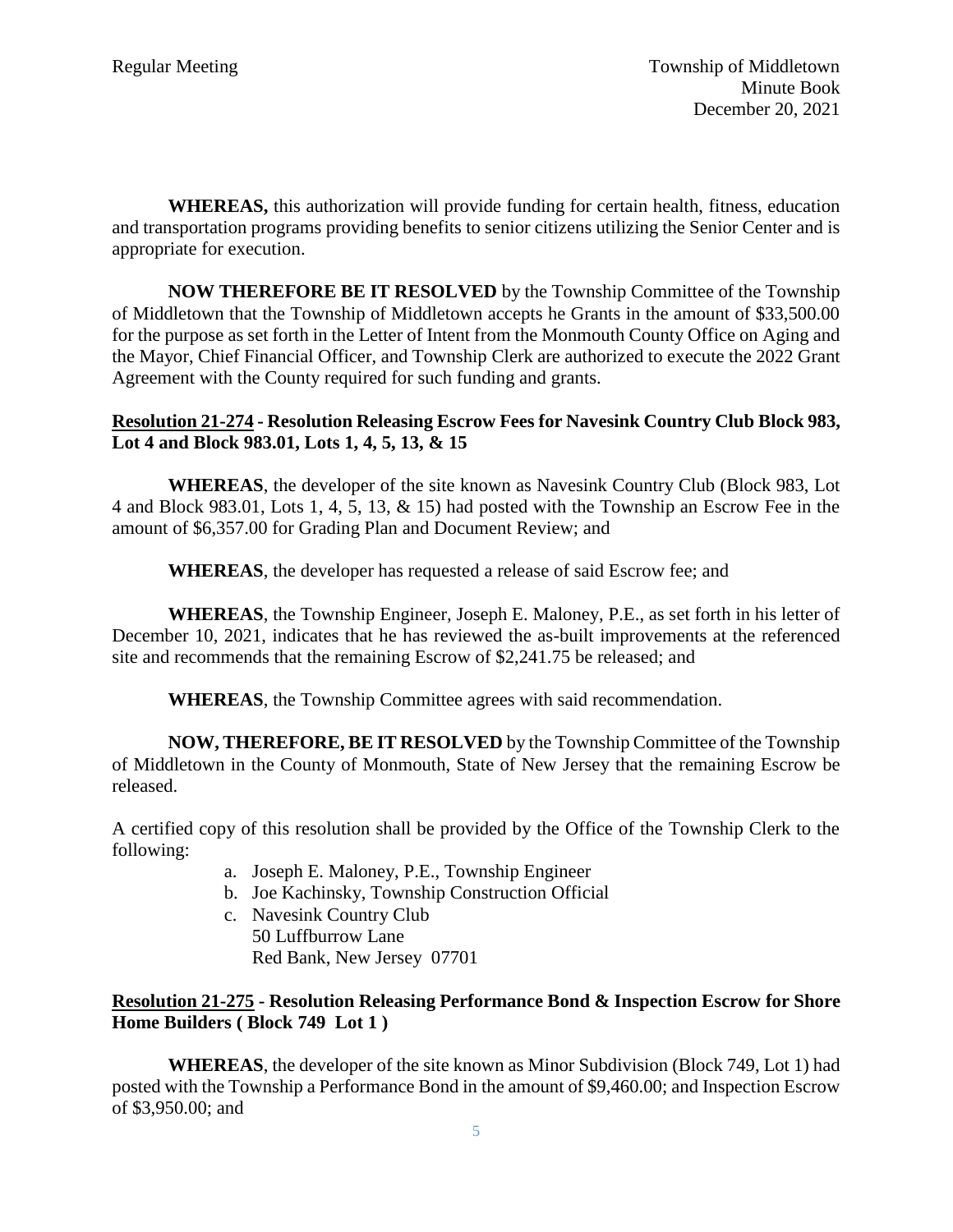**WHEREAS**, the developer has requested a release of said Performance Bond and Inspection Escrow; and

**WHEREAS**, the Township Engineer, Joseph E. Maloney, P.E., as set forth in his letter of December 10, 2021, indicates that he has inspected the improvements at the referenced site and recommends that the Performance Bond totaling \$9,460.00 be released and remaining Inspection Escrow of \$2,430.55 be released; and

**WHEREAS**, the Township Committee agrees with said recommendation.

**NOW, THEREFORE, BE IT RESOLVED** by the Township Committee of the Township of Middletown in the County of Monmouth, State of New Jersey that the Performance Bond and remaining Inspection Escrow be released.

A certified copy of this resolution shall be provided by the Office of the Township Clerk to the following:

- a. Joseph E. Maloney, P.E., Township Engineer
- b. Joe Kachinsky, Township Construction Official
- c. Shore Home Builders 244 Van Kirk Avenue Atlantic Highlands, New Jersey 07716

#### **Resolution 21-276 - Resolution Ratifying Payment of Compensated Absence Benefits for Retirement of Lynn Mattei**

**WHEREAS**, Lynn Mattei has been employed by the Township of Middletown (the "**Township**") since January 12, 1998; and

**WHEREAS**, effective November 1, 2021, Lynn Mattei retired with nearly 24 years of service to the Township; and

**WHEREAS**, upon retirement as a management employee, Lynn Mattei is entitled to compensated absence benefits in accordance with the Township's white-collar employee contract totaling \$26,280.67; and

WHEREAS, in accordance with N.J.S.A. 40A:9-165, the governing body must authorize all benefit related compensation for non-contractual management employees; and

**WHEREAS**, the Chief Financial Officer certifies that sufficient documentation exists as to the amount of the accumulated compensated absence benefits Lynn Mattei is entitled to and that funds are available to pay the amount due.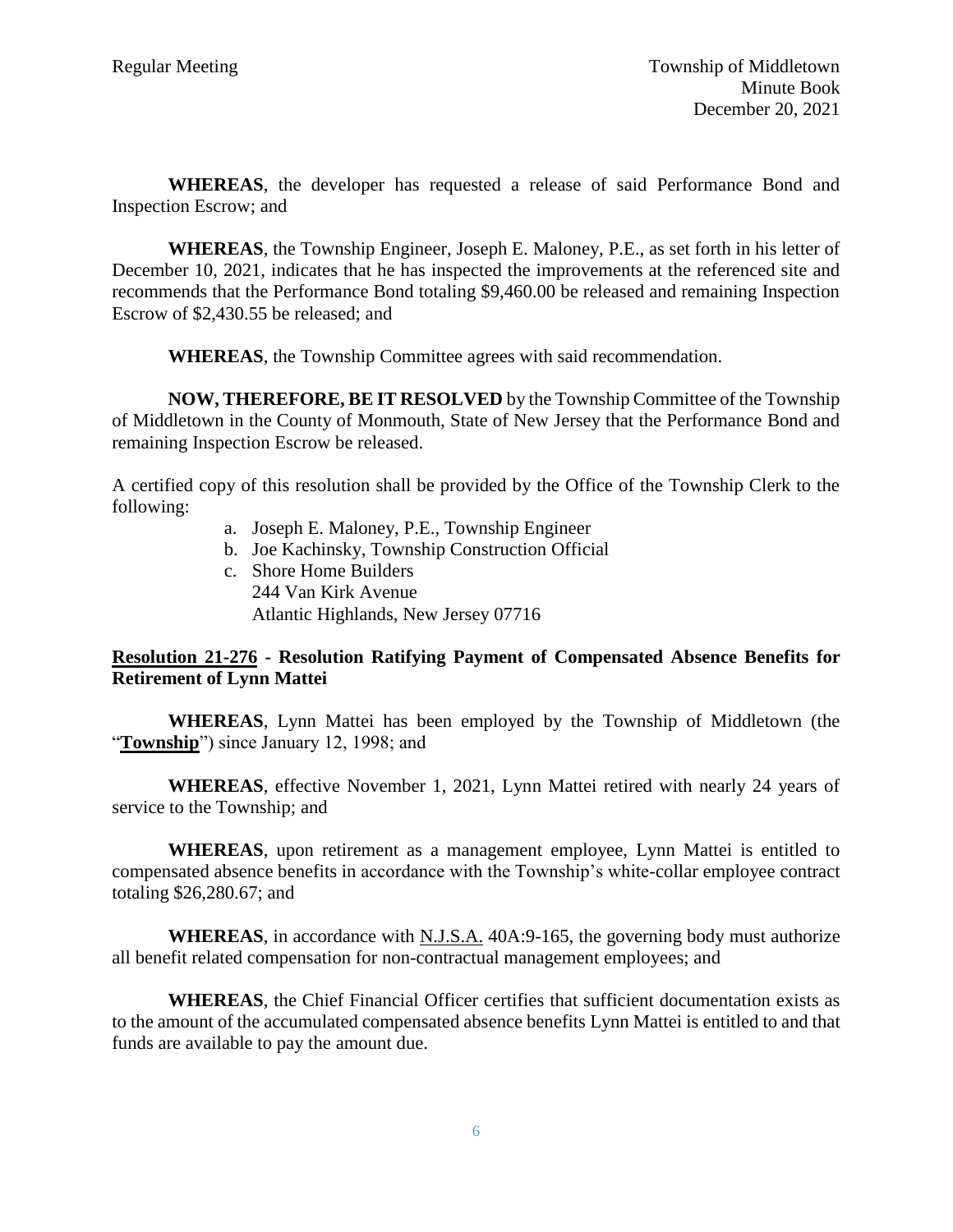**NOW, THEREFORE, BE IT RESOLVED** by the Township Committee of the Township of Middletown in the County of Monmouth, State of New Jersey that it hereby ratifies the payment of \$26,280.67 to Lynn Mattei for accumulated compensated absence benefits made upon her retirement.

#### **Resolution 21-277 - Resolution Authorizing the Award of a Contract for Fire and Security Alarm System Upgrades**

**WHEREAS,** the Township advertised for and received bids for Fire and Security Alarm Systems Upgrades in accordance with N.J.S.A. 40A:11-1 et seq.; and

**WHEREAS,** one proposal was received and publicly opened on December 14<sup>th</sup>, 2021 at 11:00 a.m.; and

**WHEREAS,** the Township Engineer has recommended that the award of the contract for Fire and Security Alarm Systems Upgrades be awarded to Kane Communications, LLC. 572 Whitehead Rd., Suite 201, Trenton, NJ 08619 the lowest bidder with their price of \$441,251.00; and

**WHEREAS,** the Chief Financial Officer for Middletown Township has certified that free and unencumbered funds in the amount of \$441,251.00 are available for this purpose in account/line-item number(s) C-04-55-919-265-002 and C-04-55-921-321-006. A copy of the said certification is attached hereto and made part hereof.

**THEREFORE, BE IT RESOLVED** by the Township Committee of Middletown Township that the award for Fire and Security Alarm Systems Upgrades be awarded to Kane Communications LLC., pursuant to the terms of their bid at the above prices, and that the appropriate officials be and are hereby authorized to execute the contract with the contractor**.**

#### **Resolution 21-278 - Resolution Authorizing the Award of a Contract for Two (2) Stryker Power-Pro XT MTS Stretchers and Two (2) Stryker MTS Power Load Systems**

**WHEREAS,** the Township advertised for and received proprietary bids for two (2) Stryker Power-Pro XT MTS stretchers and two (2) Stryker MTS Power Load systems in accordance with N.J.S.A. 40A:11-1 et seq.; and

**WHEREAS,** pursuant to N.J.A.C. 5:34-9.1(c) the attached memo (Exhibit A) illustrates the need for a proprietary designation; and

**WHEREAS,** one proposal was received and publicly opened on December 16, 2021 at 10:00 a.m.; and

**WHEREAS,** the Purchasing Director and EMS Director have recommended the award of a contract for the delivery of two (2) Stryker Power-Pro XT MTS stretchers and two (2) Stryker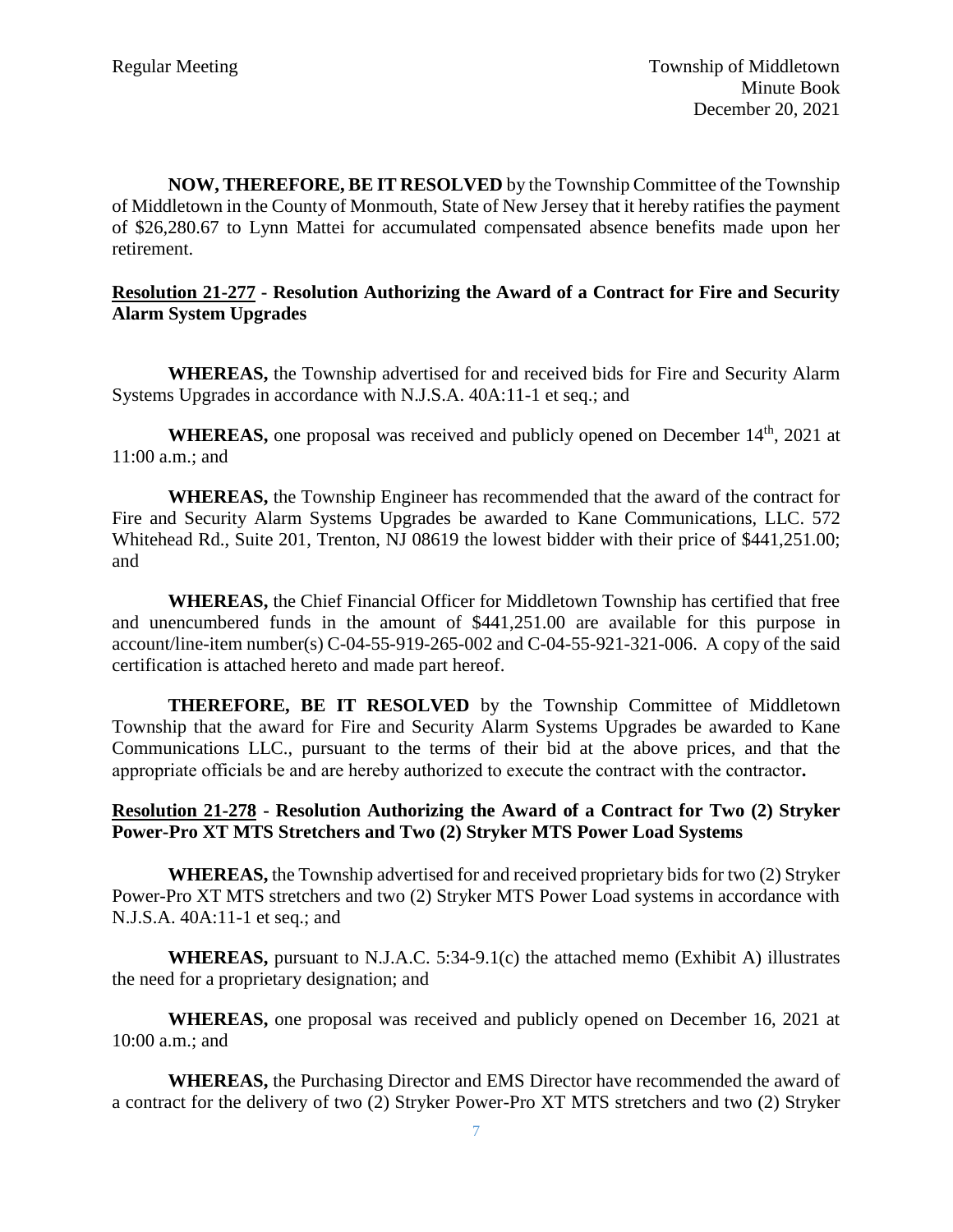MTS Power Load systems from Stryker Sales, LLC. 11811 Willows Rd. NE, Redmond, WA 98052 the lowest bidder with their price of \$95,972.98; and

**WHEREAS,** the Chief Financial Officer for Middletown Township has certified that free and unencumbered funds in the amount of \$95,972.98 are available for this purpose in account/line-item number(s) C-04-55-921-321-004. A copy of the said certification is attached hereto and made part hereof.

**THEREFORE, BE IT RESOLVED** by the Township Committee of Middletown Township that the award for two (2) Stryker Power-Pro XT MTS stretchers and two (2) Stryker MTS Power Load systems be awarded to Stryker Sales, LLC pursuant to the terms of their bid at the above prices, and that the appropriate officials be and are hereby authorized to execute the contract with the contractor**.**

## **Resolution 21-279 - Authorizing the Purchase of Video Surveillance and Security Equipment Through the Union County Cooperative Pricing System**

**WHEREAS,** the Township may without advertising for bids, purchase any materials, supplies or equipment entered into on behalf of the Union County Cooperative Pricing System (Co-Op #8UCCP) pursuant to the provision of N.J.S.A. 40A:11-11: and

**WHEREAS,** Johnston Communications, 36 Commerce St., Springfield, NJ 07081, has been awarded the UCCP Contract No. 24-2021 (expiration 3/28/23) for Telephone/Associated Services Systems; and

**WHEREAS,** under Contract 24-2021, Johnston Communications, can provide video surveillance and security equipment, installation, and maintenance; and

**WHEREAS,** the Chief Financial Officer for Middletown Township has certified that free and unencumbered funds in the amount of \$492,438.87 are available for this purpose in account/line-item number 1-01-44-917-200-800. A copy of the said certification is attached hereto and made part hereof.

**THEREFORE, BE IT RESOLVED,** by the Township Committee of the Township of Middletown, County of Monmouth, State of New Jersey that the Township of Middletown enter into an agreement with Johnston Communications for the delivery, installation, and maintenance of video surveillance and security equipment in the amount of \$492,438.87.

#### **Resolution 21-280 - Resolution Authorizing Cancellation of Unexpended Balances For 2021 To Be Credited to Surplus**

**WHEREAS,** the following Current Fund 2021 budget appropriations balances remain unexpended: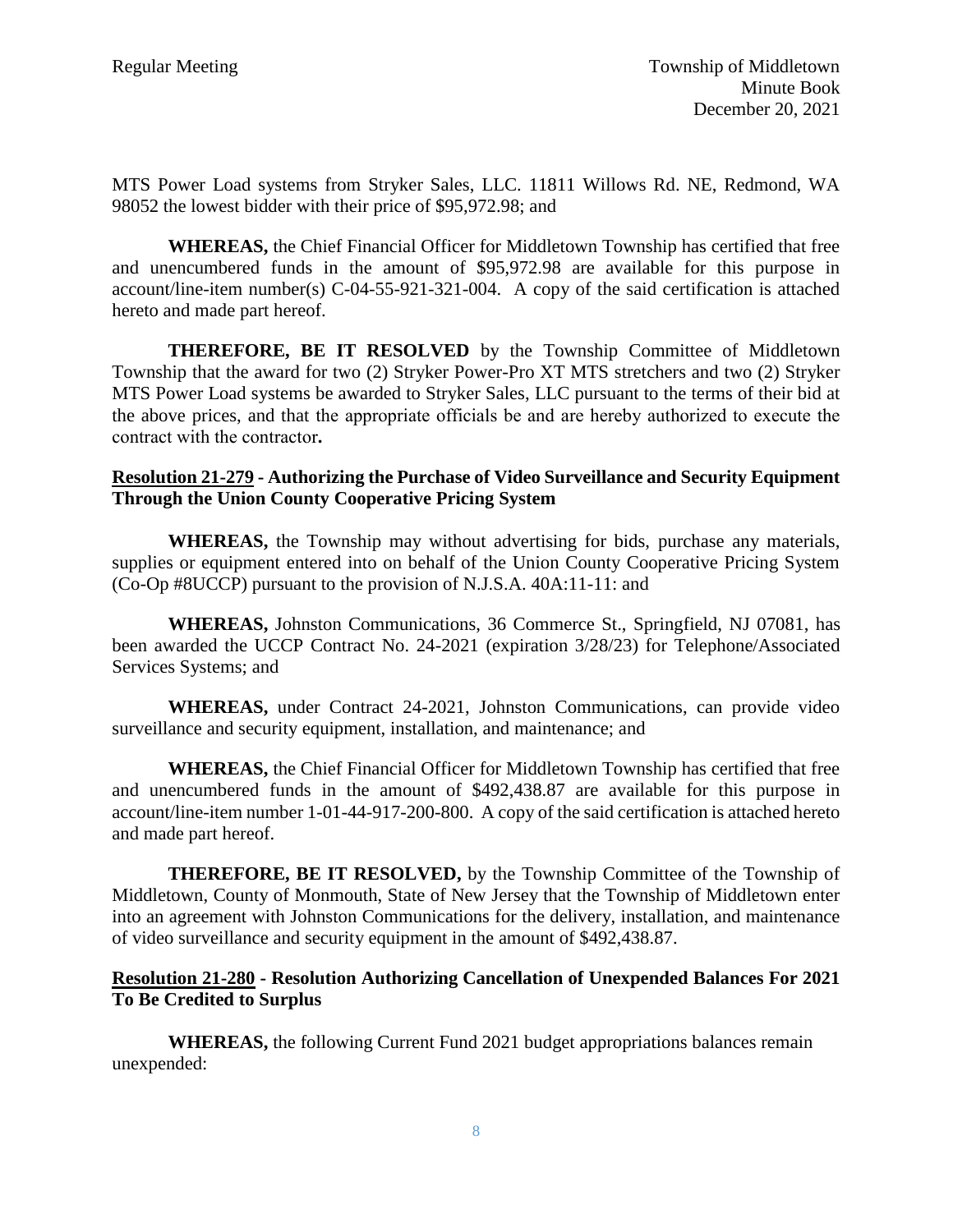| <b>Account Number</b> | <b>Description</b>                        | <b>Amount</b>  |
|-----------------------|-------------------------------------------|----------------|
| <b>Current Fund</b>   |                                           |                |
| 1-01-30-410-221-008   | Prior Yr Bill- 2019 Red Bank Vet Hospital | 363.35         |
| 1-01-35-470-200-208   | Contingencies                             | 20,000.00      |
| 1-01-37-480-200-221   | Insurance - Judgements/Settlements        | 21,223.00      |
| 1-01-40-899-470-208   | <b>Match for Indeterminate Grants</b>     | 23,050.00      |
| 1-01-45-920-200-326   | Debt Service - Bond Principal             | 61,350.00      |
| 1-01-45-920-200-328   | Debt Service - Note Principal             | 750,000.00     |
| 1-01-45-930-200-327   | Debt Service - Bond Interest              | 35,297.20      |
| 1-01-45-930-200-329   | Debt Service - Note Interest              | 300,000.00     |
| 1-01-45-940-200-328   | Debt Service - Green Trust Loan           | 57.65          |
| 1-01-45-960-200-330   | Debt Service - Capital Lease Town Hall    | 252,869.23     |
|                       | <b>TOTAL</b>                              | \$1,464,210.43 |

 **WHEREAS**, it is necessary to formally cancel said balances so that the unexpended balances may be credited to Surplus;

 **NOW THEREFORE BE IT RESOLVED**, by the Township Committee, that the following unexpended balances be canceled and that the Township Clerk forward two copies of this resolution to the Director of Local Government Services.

#### **Resolution 21-281 - Resolution Authorizing the Transfer of Appropriations in The Local Budget of The Township of Middletown for The Year 2021**

**WHEREAS**, Section 40A:4-58 of the Revised Statutes of New Jersey authorizes the transfer of appropriations, during the last two (2) months of the calendar year, to said budget where adopted heretofore by the governing body by two-thirds vote thereof.

**NOW THEREFORE, BE IT RESOLVED** by the Township Committee of the Township of Middletown, as follows:

1. That the excess in the appropriations listed in the column designed "FROM" be transferred to the appropriations listed in the column designated "TO" as follows:

|                                     | <b>ICURRENT FUND</b>                                          | <b>FROM</b> | <b>TO</b>   |
|-------------------------------------|---------------------------------------------------------------|-------------|-------------|
| Account Number                      |                                                               |             |             |
| 11-01-26-290-102-200 IDPW Parks O/E |                                                               | \$25,000.00 |             |
|                                     | 1-01-31-435-200-271   Utilities - Street Lights - Electricity | \$44,000.00 |             |
|                                     | 1-01-25-445-100-273 Fire Hydrants - Services                  |             | \$44,000.00 |
|                                     | 11-01-26-290-100-200 IDPW Streets & Roads O/E                 |             | \$25,000.00 |
|                                     | <b>TOTAL</b>                                                  | 69,000.00   | 69,000.00   |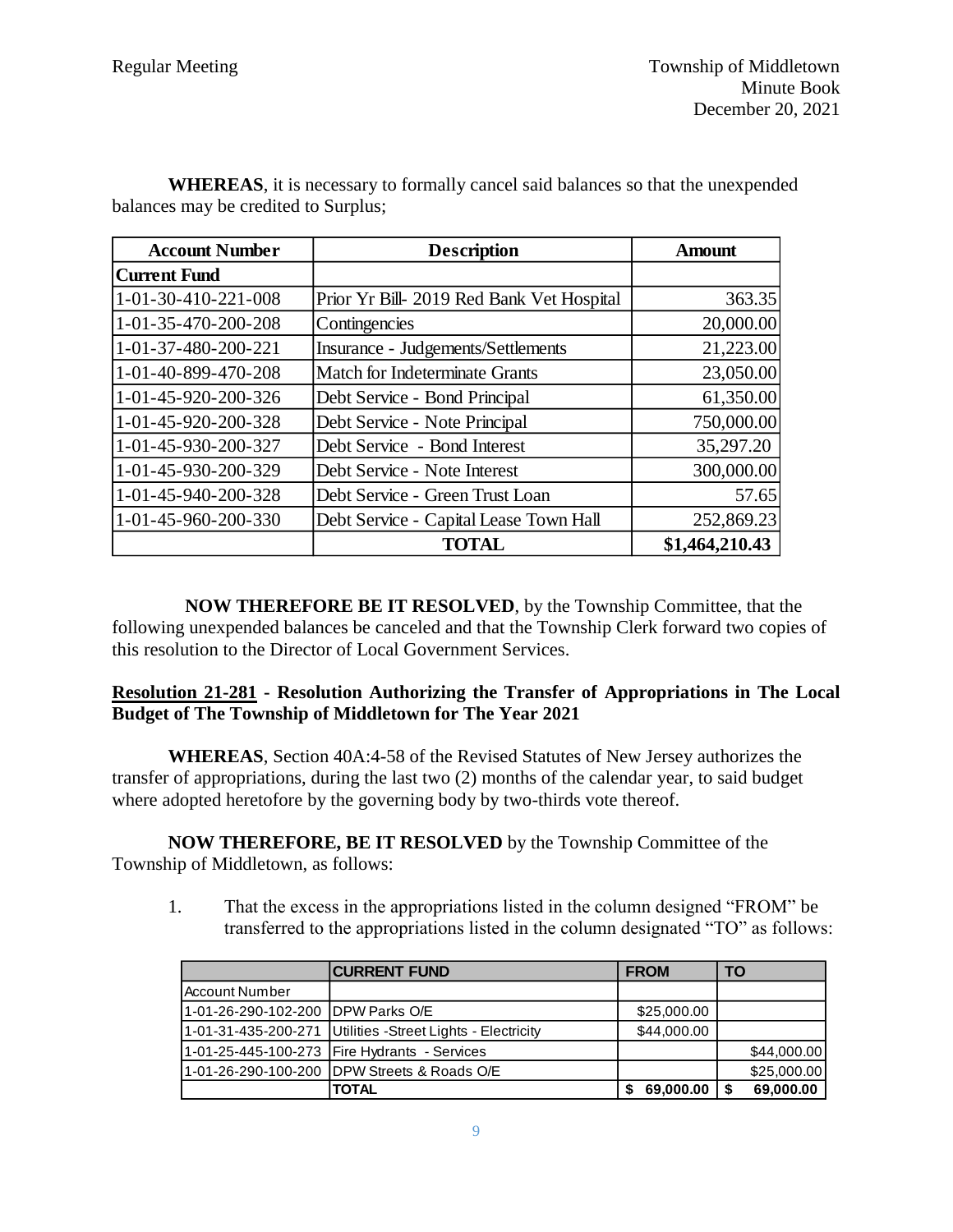2. The Township Clerk is hereby authorized and directed to transmit to the Chief Financial Officer and Township Auditor, a certified copy of this resolution.

3. This resolution shall take effect immediately

4. A copy of this resolution shall be filed forthwith with the Director of New Jersey, Division of Local Government Services.

## **Resolution 21-282 – Resolution Authorizing the Payment of Bills for December 20, 2021.**

The Township Committee hereby approves a resolution for the payment of bills for December 20, 2021 in the amount of \$26,889,259.75.

## **Resolution 21-283 - Resolution Authorizing Contract Award for Stop Loss Coverage For 2022**

**WHEREAS,** the Township of Middletown (the "**Township**") provides its employees with self-insured health coverage under its own plan design, supplemented by an excess stop loss policy; and

**WHEREAS**, the Township's stop loss policy is up for renewal at year end, and after conducting a full plan analysis, its insurance consultants solicited quotes for 2022; and

**WHEREAS**, Sun Life provided the most beneficial pricing for the Township for a total annualized premium of \$1,649,877.36; and

**WHEREAS,** authorization for the award of this contract does not require public bidding pursuant to N.J.S.A. 40A:11-5(1)(m) as an insurance-related contract, subject only to certification of availability of funds by the Chief Financial Officer.

**NOW, THEREFORE, BE IT RESOLVED** by the Township Committee of the Township of Middletown in the County of Monmouth, State of New Jersey that:

- 1. The Township Administrator is hereby authorized and directed to execute a contract with Sun Life, One Sun Life Executive Park, Wellesley Hills, MA 02481, for the provision of stop loss coverage, consistent with the foregoing for 2022.
- 2. Notice of this contract award shall be published by the Township Clerk in the Township's official newspaper and a complete copy of the contract be maintained by the Clerk.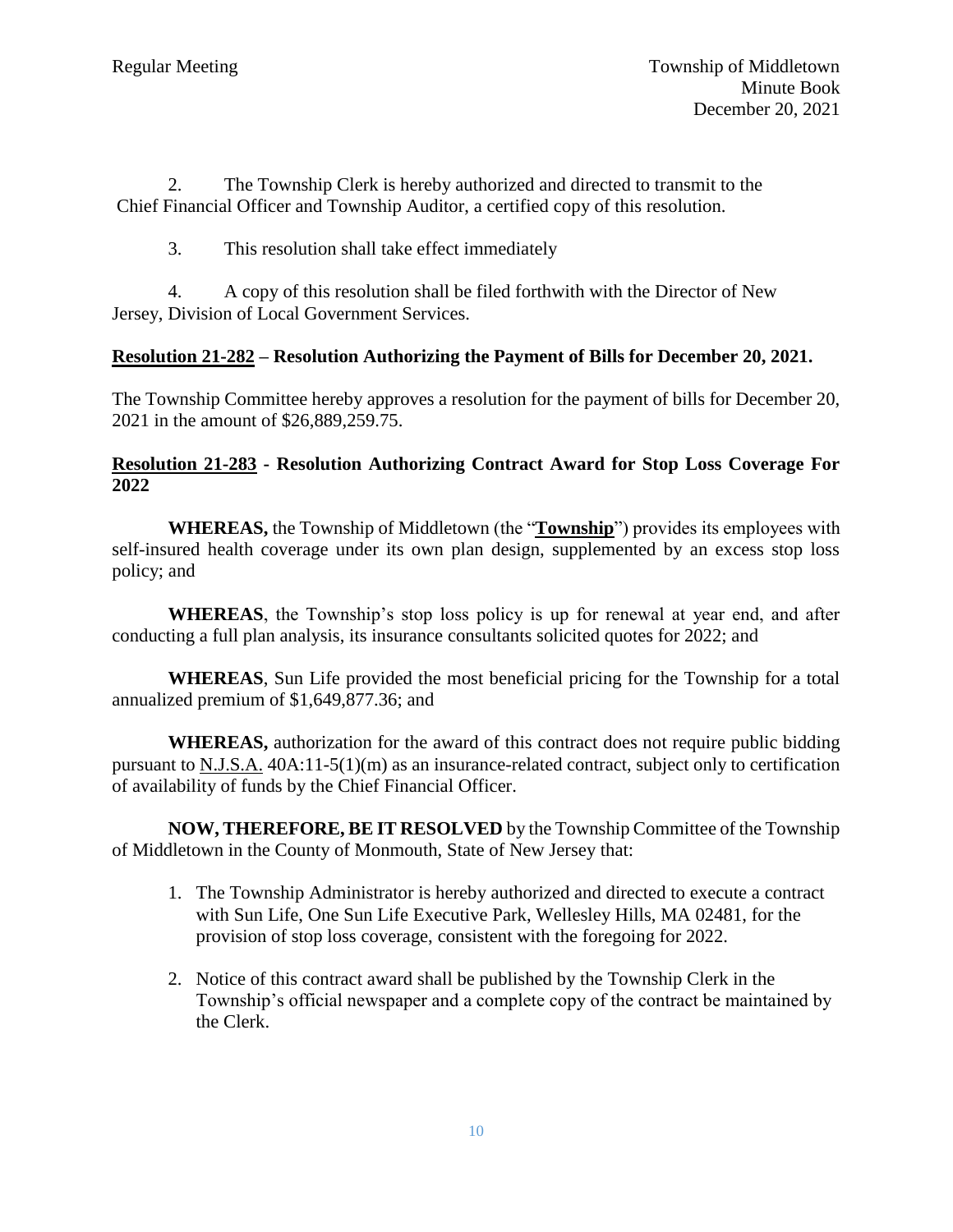## **Resolution 21-284** - **Resolution Authorizing Purchase of Body Worn and In Car Cameras from Watchguard Video Under State Contract and Accepting Grant Award From SFY21 Body-Worn Camera Grant Program**

**WHEREAS**, the Township of Middletown (the "**Township**") seeks to purchase body worn and in car cameras; and

**WHEREAS**, in procuring these cameras, the Township seeks to utilize the \$264,940 awarded to the Township under the State SFY21 Body-Worn Camera Grant Program for the Award period January 1, 2021 to December 31, 2025 pursuant to Award # 21-BWC-270; and

**WHEREAS**, the Township's procurement will require a Local Match of \$666,949 in addition to the grant award of \$264,940 to purchase the body worn and in car cameras at a total cost of \$931,889; and

**WHEREAS**, on November 15, 2021, the Township Committee adopted Resolution No. 21-239 to purchase body worn and in car cameras in the amount of \$931,889 without competitive bids from Watchguard Video, 415 E. Exchange, Allen, TX 75002, pursuant to New Jersey State Contract # 17-FLEET-00793; and

**WHEREAS**, this procurement from Watchguard Video is authorized under the Local Public Contracts Law, N.J.S.A. 40A:11-12, which allows the purchase of goods without advertising for bids if the goods are purchased under a contract entered into on behalf of the State by the Division of Purchase and Property in the Department of the Treasury; and

**WHEREAS**, the SFY21 Body-Worn Camera Grant Program requires certain language and information to be included in a resolution authorizing the purchase of body worn cameras using grant monies.

**NOW, THEREFORE, BE IT RESOLVED** by the Township Committee of the Township of Middletown in the County of Monmouth, State of New Jersey, as follows:

The foregoing recitals are incorporated herein as if fully set forth below.

The Township Committee hereby repeals and replaces Resolution No. 21-239 with the instant Resolution in order to include the State-mandated language for the SFY21 Body-Worn Camera Grant Program.

The Township Committee authorizes the purchase of body worn and in car cameras in the amount of \$931,889 without competitive bids from Watchguard Video, 415 E. Exchange, Allen, TX 75002, pursuant to New Jersey State Contract # 17-FLEET-00793.

In accordance with N.J.A.C. 17:44-2.2, the vendor Watchguard Video shall maintain all documentation related to products, transactions, or services under this contract for a period of five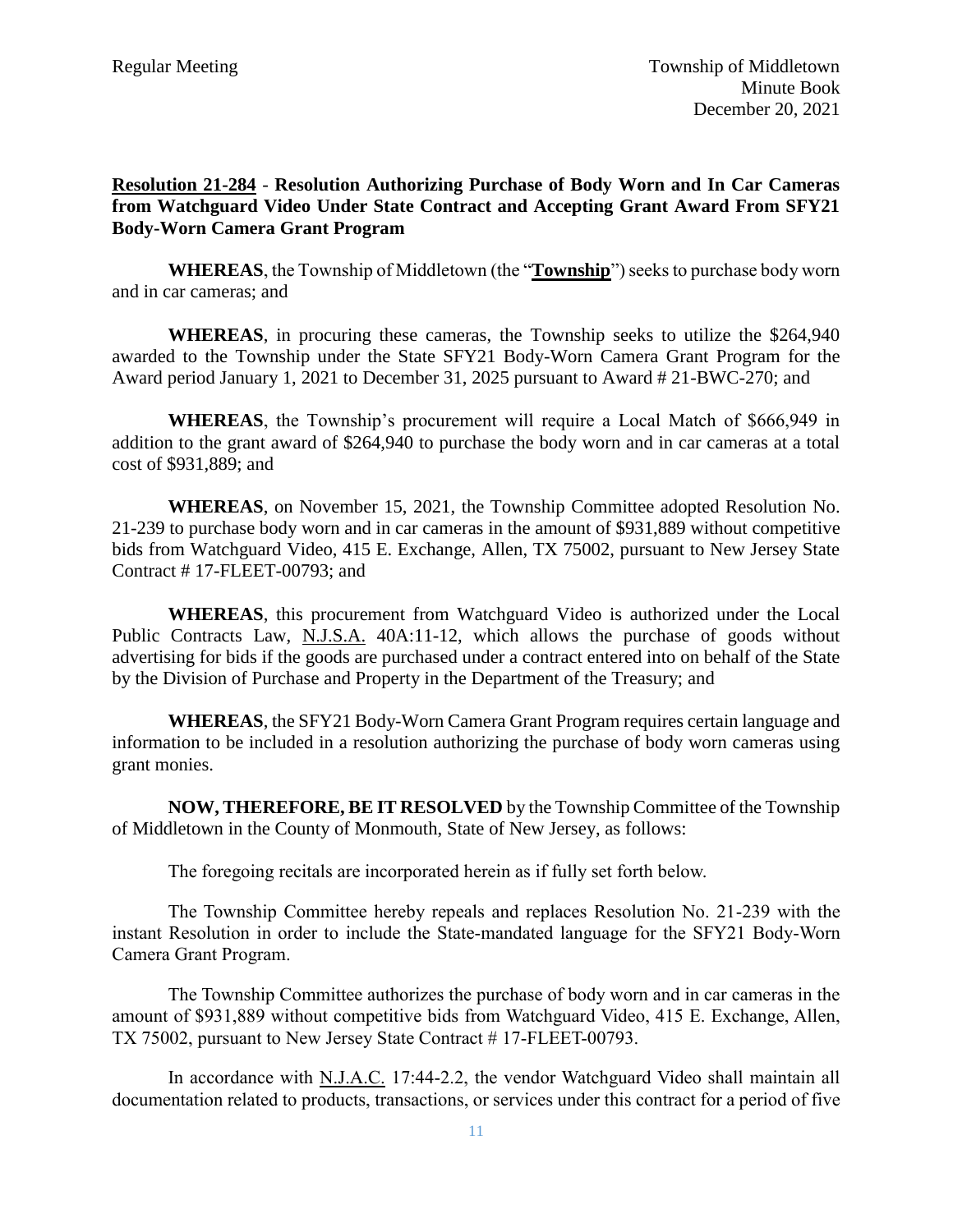years from the date of final payment, with such records being made available to the New Jersey Office of the State Comptroller upon request.

The Township Committee on behalf of the Township of Middletown does accept the \$264,940 award to the Township under the State SFY21 Body-Worn Camera Grant Program for the award period of January 1, 2021 to December 31, 2025 pursuant to Award # 21-BWC-270, for the purpose described in the Township's grant application.

The Chief Financial Officer of the Township of Middletown has certified that adequate funds for such contract are available, and are designated to line item appropriation of the official budget no. C-04-55-921-315-001.

A copy of the Chief Financial Officer's certification is attached hereto and made a part hereof and the funds to be expended herein are assigned to line item no. C-04-55-921-315-001.

A certified copy of this resolution shall be provided by the Office of the Township Clerk to each of the following:

Purchasing Agent; Chief of Police; and Vendor.

#### **Resolution 21-285 - Resolution Approving Additional Funds for Previously Approved Contract**

**WHEREAS,** the Township Committee regularly approves entry into various contracts, in accordance with the Local Public Contracts Law, N.J.S.A. 40A:11-1 et seq.;

**WHEREAS,** in order to ensure fiscal responsibility, the various approving resolutions include amounts not to exceed (the "**NTE Amount**") for the corresponding contracts; and

**WHEREAS,** the Township has determined that the NTE Amounts must be increased for certain contracts in order to address increased needs for the remainder of the contract period; and

**WHEREAS,** the Township seeks to increase the NTE Amount on the following contracts by the amounts specified as "Additional Funds" as provided herein:

| Resolution No. | Entity        | Service  | NTE Amount | Additional |
|----------------|---------------|----------|------------|------------|
|                |               |          |            | Funds      |
| 21-14          | Cutolo $&$    | Conflict | \$10,000   | \$8,500    |
|                | <b>Barros</b> | Counsel  |            |            |

**NOW, THEREFORE, BE IT RESOLVED** by the Township Committee of the Township of Middletown, in the County of Monmouth, State of New Jersey, that it hereby approves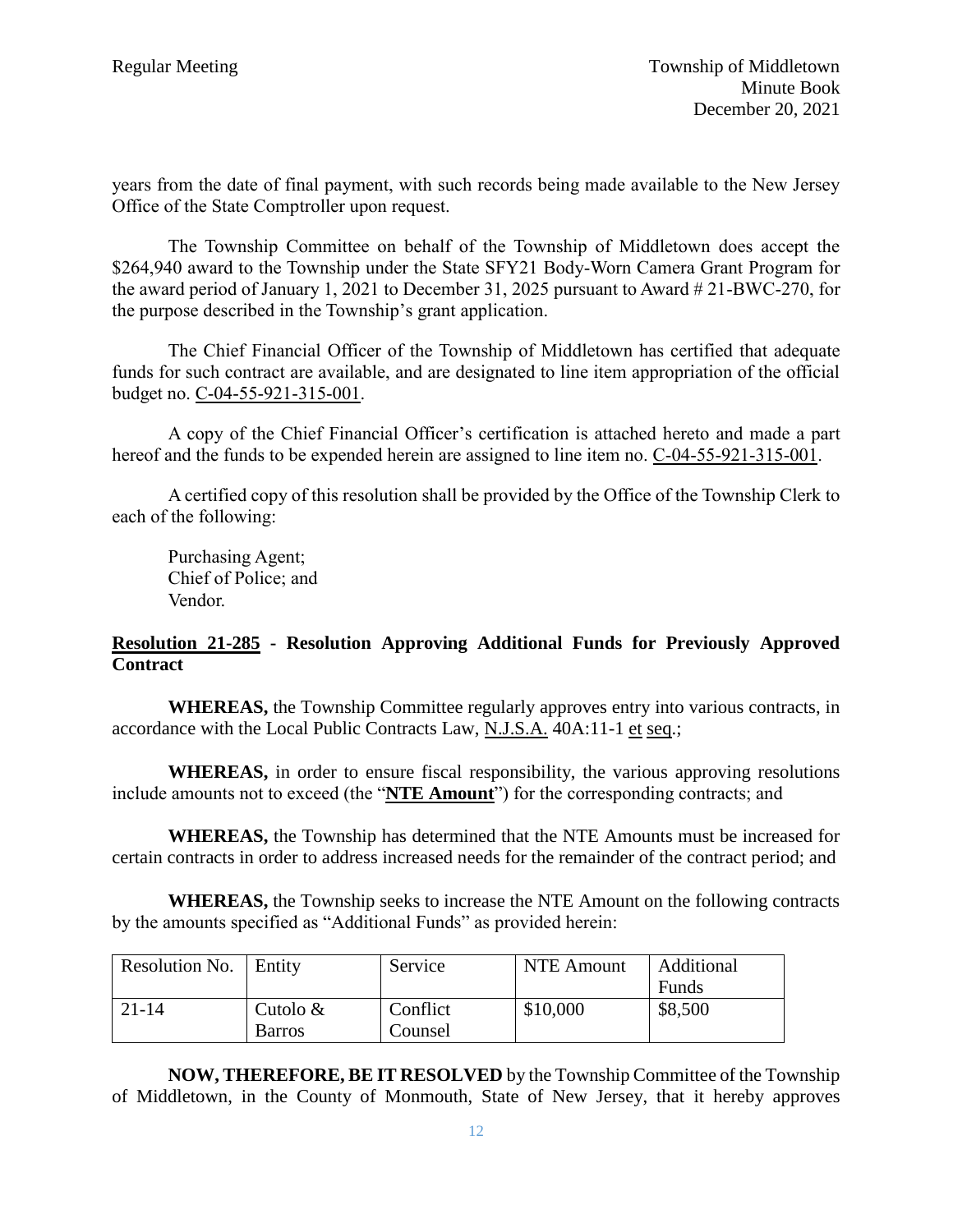modifications to the NTE Amount on the foregoing contract previously approved by the Township Committee, upon the terms set forth in this Resolution.

**BE IT FURTHER RESOLVED** that the above-referenced resolutions are hereby repealed only to the extent of their inconsistency with the terms of this Resolution.

## **Resolution 21-286 - Resolution Ratifying Memorandum of Agreement ("MOA") With the Blue Collar Unit of CWA Local 1075**

**WHEREAS**, the Township of Middletown (the "**Township**") and the Blue Collar Unit of the Communications Workers of America Local 1075 (the "**Union**") were parties to a Collective Bargaining Agreement ("**CBA**") covering the period of January 1, 2020 through December 31, 2020; and

**WHEREAS**, the Township and the Union have been engaged in good faith negotiations for the purpose of reaching terms and conditions for a successor CBA; and

**WHEREAS**, the Township's and the Union's negotiating teams have recommended ratification of a MOA establishing new CBA terms and conditions covering the period of January 1, 2021 through December 31, 2025, and the Union having already ratified the same.

**NOW, THEREFORE, BE IT RESOLVED** by the Township Committee of the Township of Middletown in the County of Monmouth, State of New Jersey that the MOA amending and supplementing the CBA with the Union for the period of January 1, 2021 through December 31, 2025 is hereby ratified by the Township pursuant to the terms and conditions of the MOA annexed hereto and made part hereof.

**BE IT FURTHER RESOLVED** by the Township Committee of the Township of Middletown in the County of Monmouth, State of New Jersey that the Mayor and Township Clerk are hereby authorized and directed to execute the ratified MOA annexed hereto and made part hereof on behalf of the Township along with revisions to the CBA reflecting the same.

**Resolution 21-287 - Resolution Of the Township Committee of The Township of Middletown, New Jersey Authorizing Change Order No 1 For 2021 Multi-Zoned Leaf Collection**

**BE IT RESOLVED** by the Township Committee of the Township of Middletown,

County of Monmouth, State of New Jersey, as follows:

## **Bennett Property and Design Works - Change Order No. 1**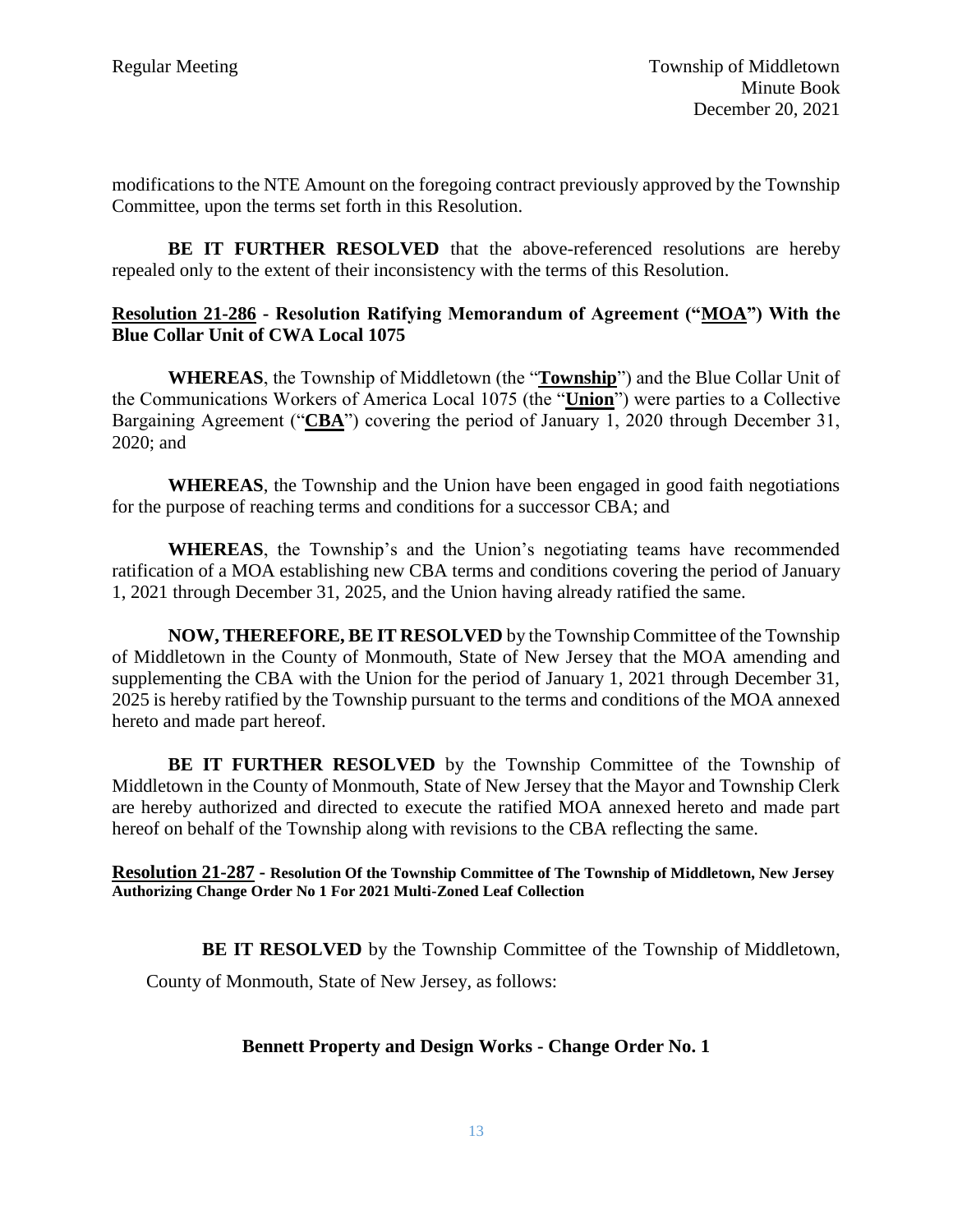#### DESCRIPTION OF CHANGE:

**EXTRAS: - NONE - SUPPLEMENTARY: Second Leaf Collection – Zones J & L**

**REDUCTIONS: -NONE-**

|                                    | ADDITIONAL<br><b>REDUCTION</b> |          |
|------------------------------------|--------------------------------|----------|
| Total reductions this CO           | <b>XXXX</b>                    | \$0.00   |
| Total extras this CO               | <b>XXXX</b>                    | XXXX     |
| Total Supplementary this CO        | \$35,200.00                    | XXXX     |
| Total this CO                      | \$35,200.00                    | $-$0.00$ |
| Net change this CO                 | $+$ \$35,200.00                |          |
| Previous Change Orders             | \$0.00                         |          |
| <b>Total Change Orders to Date</b> | $+$ \$35,200.00                |          |
| Net Change in Contract             | $+$ \$35,200.00                |          |
| Original Contract Amount           | \$489,500.00                   |          |
| Change Orders to Date              | $+$ \$35,200.00                |          |
| <b>Revised Contract Price</b>      | \$524,700.00                   |          |

be and the same is hereby ratified and confirmed.

BE IT FURTHER RESOLVED, The Township Clerk shall send a certified copy of this resolution to the following:

- a. Purchasing Agent
- b. Comptroller
- c. Ted Maloney, Director of Public Works
- d. Bennett Property and Design Works, PO Box 4082, Middletown, NJ 07748

**Resolution 21-288 - Resolution Of the Township Committee of The Township of Middletown, New Jersey Authorizing Change Order No 1 For 2021 Multi-Zoned Leaf Collection**

**BE IT RESOLVED** by the Township Committee of the Township of Middletown,

County of Monmouth, State of New Jersey, as follows:

#### **Sutton Landscaping LLC - Change Order No. 1**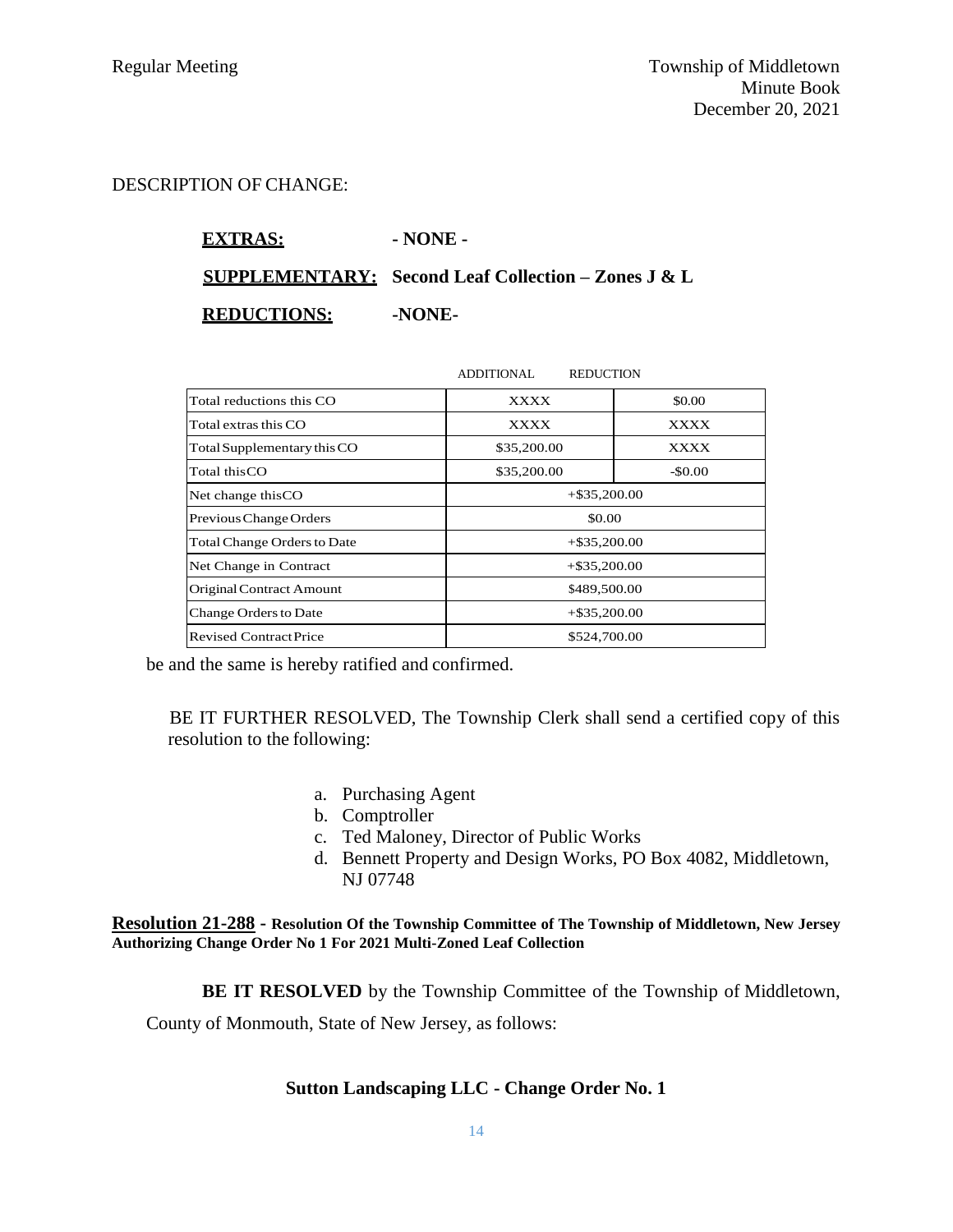#### DESCRIPTION OF CHANGE:

# **EXTRAS: - NONE - SUPPLEMENTARY: Second Leaf Collection – Zones C & D REDUCTIONS:** -NONE-

| Total reductions this CO           | <b>XXXX</b>     | \$0.00      |
|------------------------------------|-----------------|-------------|
| Total extras this CO               | <b>XXXX</b>     | <b>XXXX</b> |
| Total Supplementary this CO        | \$24,000.00     | <b>XXXX</b> |
| Total this CO                      | \$24,000.00     | $-$0.00$    |
| Net change this CO                 | $+$ \$24,000.00 |             |
| Previous Change Orders             | \$0.00          |             |
| <b>Total Change Orders to Date</b> | $+$ \$24,000.00 |             |
| Net Change in Contract             | $+$ \$24,000.00 |             |
| <b>Original Contract Amount</b>    | \$180,000.00    |             |
| Change Orders to Date              | $+$ \$24,000.00 |             |
| <b>Revised Contract Price</b>      | \$204,000.00    |             |

be and the same is hereby ratified and confirmed.

BE IT FURTHER RESOLVED, The Township Clerk shall send a certified copy of this resolution to the following:

- a. Purchasing Agent
- b. Comptroller
- c. Ted Maloney, Director of Public Works
- d. Sutton Landscaping LLC, 522 Shark River Road, Wall, NJ 07727

ADDITIONAL REDUCTION

## **BINGO AND RAFFLE APPLICATIONS**

| VFW #2179 Auxiliary | 21-118 |
|---------------------|--------|
| Oak Hill Academy    | 21-119 |
| Hi-Mar Striper Club | 21-120 |
| Mater Dei Prep PTO  | 21-121 |
| Mater Dei Prep PTO  | 21-122 |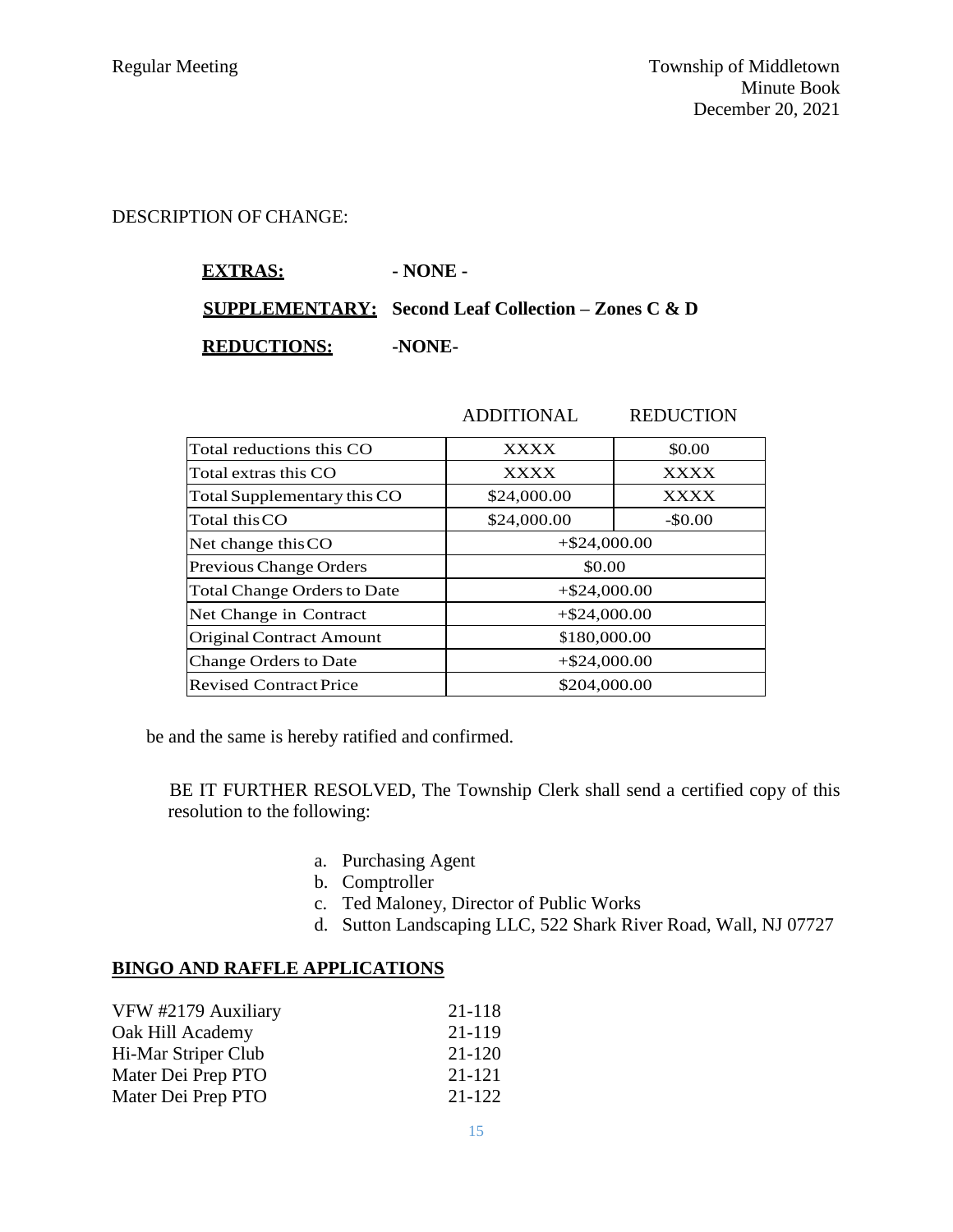| <b>Christian Brothers Academy</b> | 21-123 |
|-----------------------------------|--------|
| Middletown HS South PFA           | 21-124 |
| Navesink Hook & Ladder Co.        | 21-125 |

## **TOWNSHIP COMMITTEE COMMENTS:**

Committeeman Clarke, commented about the Life Saving presentation. He said all year long we hear stories involving the Fire Department, OEM and EMS and they are always looking for new members. He wished Maureen Raisch the best of luck and wished everyone a Merry Christmas and Happy New Year.

Committeeman Settembrino, agreed with Committeeman Clark regarding the Fire Department, we have the largest all volunteer Fire Department that always impresses me. He congratulated Maureen Raisch in her new role as County Surrogate. He wished everyone a Merry Christmas and Happy New Year.

Committeewoman Kratz, commented there is a lot to be thankful for when you see neighbors helping each other. She congratulated Maureen Raisch. She wished everyone a Merry Christmas and Happy New Year.

Deputy Mayor Hibell, congratulated Maureen Raich on being elected Monmouth County Surrogate. He wished everyone a Merry Christmas and Happy New Year.

Mayor Perry, congratulated Maureen Raisch and said I wouldn't be the Mayor I am without her. He announced the passing of Bill Schweizer father of Steven Schweizer and offered his sincere condolences to the family. This is the last Township Committee meeting of 2021 and it has been an honor of my life to serve as Mayor. He announced the Reorganization meeting will be January 2, 2022.

#### **PUBLIC COMMENTS**:

Mark Soprowski, 38 Powell Avenue, complained about the easement on his property and the retaining wall that collapsed. After six months Public Works came out and determined the pipe is the problem and should be replaced. He is concerned this is a safety issue with the hole the way it is. After many calls to Ian Imber the solution is to put a fence around the hole. Mayor Perry asked Ted Maloney to get his information and go out and take a look at it.

Bradley Bennett, Bennett Landscaping, he inquired why he was the only contractor not renewed for snow plowing. He has trying to get in touch with Ted Maloney for an explanation.

Bruce Stafford, 29 Brainard Avenue, discussed the valve on Wilson Avenue has not been working properly for over two years. Precise checked it and said it is working. The valve now opens and closes manually and the control panel indicates the pipe is open and closed at the same time. The valve is open as we speak. Is there any idea what the problem is? There is flooding, water has come out onto Wilson Avenue which is the highest point.